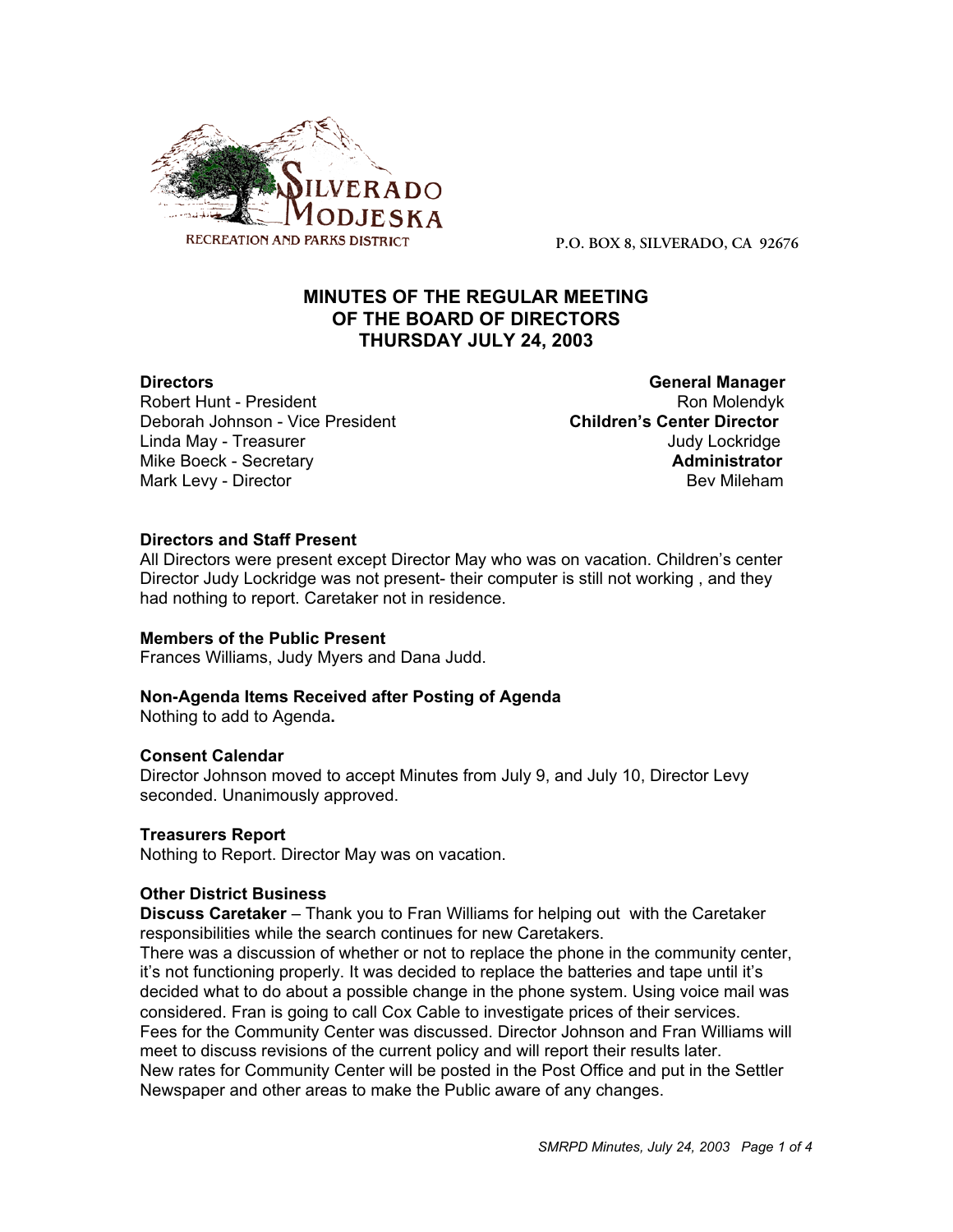A waiver and Contract for usage of facilities needs to be written up. It was considered asking an attorney for advice.

Director Levy has put an ad in the Newspaper looking for Caretakers. It was also suggested posting the need for a Caretaker on the Local Bulletin Boards in the local community.

# **Approval of General Managers Contract**

Director Johnson asked for re-wording in parts of the contract. Director Johnson moves to accept contract. Director Boeck seconded. Unanimously approved.

# **Adding a small Office to Building B**

It was discussed purchasing a desk for our new General Manager and also possibly for the Administrative Consultant. They would be located in Building B. Director Johnson moves to buy two locking desks. Director Levy seconded . Unanimously approved.

### **Considered legal counsel with municipal and special district.**

It was considered utilizing Betsy Martyn's services as legal counsel.

### **Open Space acquisition**

Dana Judd brought maps to discuss open spaces in our community. These are spaces the community uses for canyon clean ups , Easter Breakfasts and other things important to us. General Manager Ron Molendyk will meet with The Irvine Company at a meeting July 28 to discuss open spaces and planning issues related to East Orange Lake Village. The Board discussed what they wanted the General Manager to discuss at the meeting with Irvine.

Director Hunt moved to extend the meeting at 9:30. Director Boeck seconded . Unanimously approved.

### **Committee Reports**

**Recreation-** It was decided to postpone scheduling a baseball game for now. Director Levy will meet with the Recreation Committee of Orange.

Director Levy shared that we have some very unique things we can offer in our Canyons. Hikes seemed to be one of the more obvious ones. Director Johnson will check into possibly a series of hikes. They could have themes such as studying bats, butterflies, etc.

Director Boeck and Dana Judd talked about having 4 hikes with the Nature Conservancy they will report on this later.

Meeting adjourned at 11:03. Next meeting August 7, 2003 at the Silverado Community **Center** 

# **SMRPD Board Motions, 7-24-03 Meeting**

**72403-1** Director Johnson moved to approve the consent calendar and the minutes of the 7-9-03 and 7-10-03 meetings. Unanimously approved.

**72403-2** Director Johnson moved to accept the "Agreement for Services" dated 7-24-03 from Molendyk and Associates with the following changes:

Change Article III, 3.03 from "thirty (30) days" to "forty five (45) days".